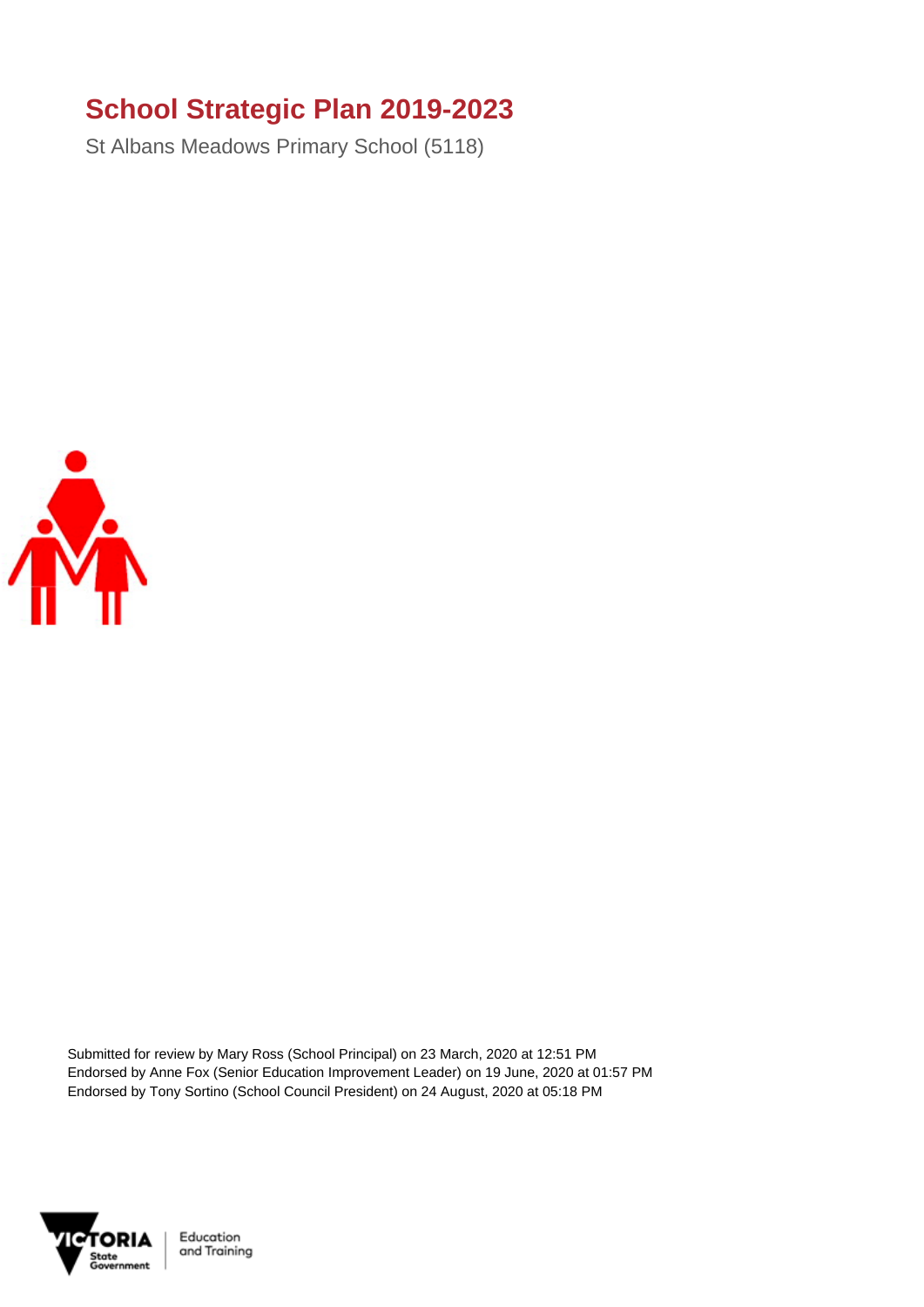# **School Strategic Plan - 2019-2023**

St Albans Meadows Primary School (5118)

| <b>School vision</b> | <b>VISION</b><br>St Albans Meadows Primary School's vision is to empower students to embrace learning, achieve their personal best and build their<br>emotional, social and physical well being.<br><b>MISSION</b><br>St Albans Meadows Primary School's mission is to recognise that each child is an individual; that all children are creative and able to<br>learn; that all children need to succeed. Therefore, SAMPS respects the individual needs of children; fosters a caring and creative<br>environment; and emphasises the social, emotional, physical and intellectual development of each child. |
|----------------------|-----------------------------------------------------------------------------------------------------------------------------------------------------------------------------------------------------------------------------------------------------------------------------------------------------------------------------------------------------------------------------------------------------------------------------------------------------------------------------------------------------------------------------------------------------------------------------------------------------------------|
| <b>School values</b> | <b>VALUES</b>                                                                                                                                                                                                                                                                                                                                                                                                                                                                                                                                                                                                   |
|                      | At SAMPS our values are more than just words, they are a way of life. schools with a strong culture and a higher purpose promote a<br>positive learning environment for students and staff.                                                                                                                                                                                                                                                                                                                                                                                                                     |
|                      | We strive to ensure that our culture remains alive and well. We highlight our values but commit to them as a school and a<br>community.                                                                                                                                                                                                                                                                                                                                                                                                                                                                         |
|                      | ST ALBANS MEADOWS PRIMARY SCHOOL VALUES ARE:                                                                                                                                                                                                                                                                                                                                                                                                                                                                                                                                                                    |
|                      | Our core values consist of:                                                                                                                                                                                                                                                                                                                                                                                                                                                                                                                                                                                     |
|                      | Life long learning and success<br>Supporting the growth of our students and staff<br>Honesty, courtesy, caring and respect for self and others<br>Acceptance, inclusiveness and tolerance of difference<br>Being adventurous, creative and open minded                                                                                                                                                                                                                                                                                                                                                          |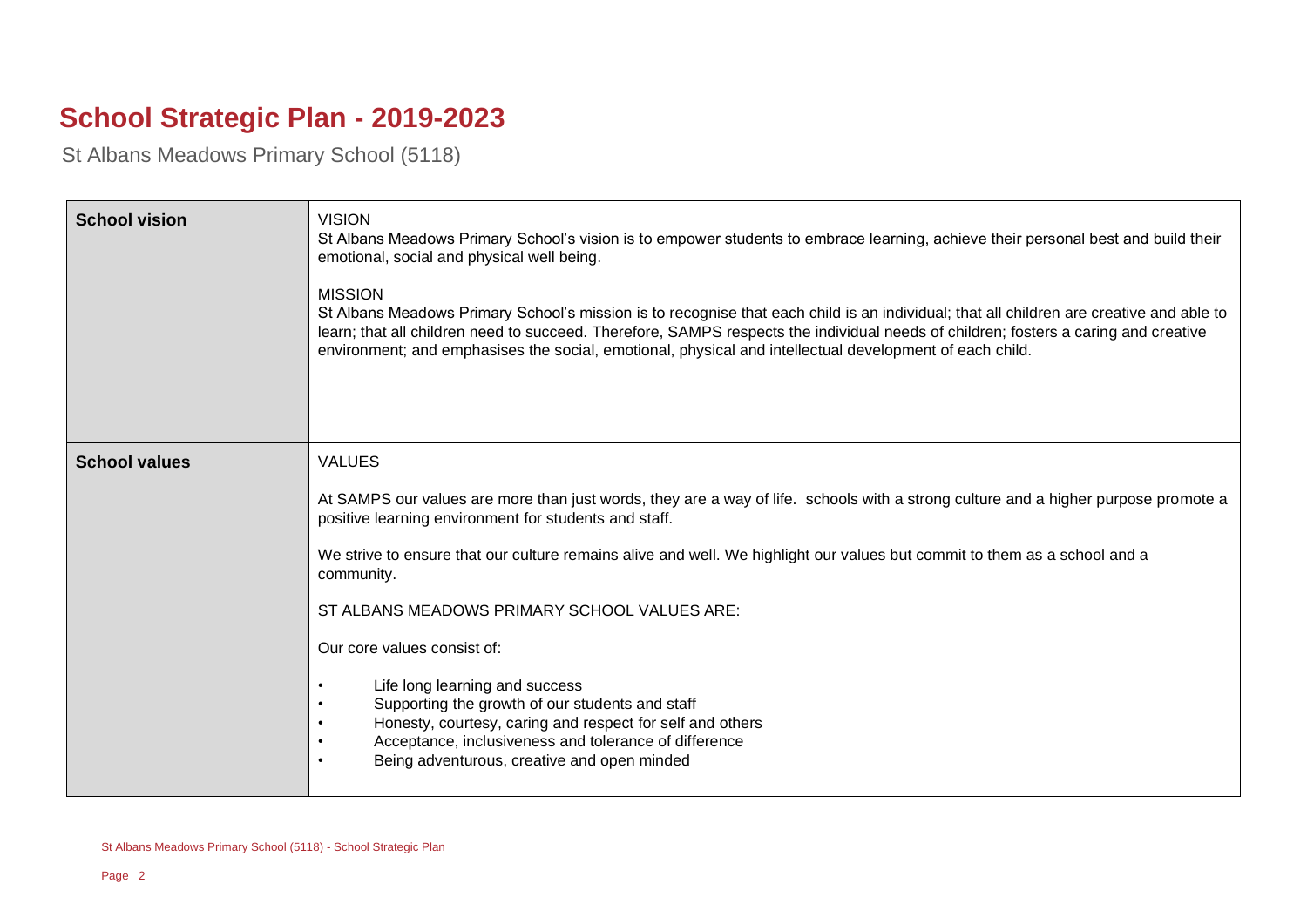We respect ourselves, our school and each other, and understand that our attitudes and behaviours have an impact on the people around us.

We model and demonstrate kindness, and take every opportunity to help others that may be I need

We strive for excellence, which means trying our hardest and doing our best.

### STATEMENT OF VALUES ~ PROMOTING HEALTHY, SAFE AND RESPECTFUL SCHOOL COMMUNITIES

St Albans Meadows Primary School recognises the importance of the partnership between schools and parents to support student learning, engagement and wellbeing. We share a commitment to, and a responsibility for, ensuring inclusive, safe and orderly environments for children and young people.

This Statement of Values sets out our behavioural expectations of all members in this school community, including the principal, all school staff, parents, students and visitors. It respects the diversity of individuals in our school community and addresses the shared responsibilities of all members in building safe and respectful school communities.

Discrimination, sexual and other forms of harassment, bullying, violence, aggression and threatening behaviour are unacceptable and will not be tolerated in this school.

Our Statement of Values acknowledges that parents and school staff are strongly motivated to do their best for every child. Everyone has the right to differing opinions and views and to raise concerns, as long as we do this respectfully as a community working together.

#### RESPONSIBILITIES

AS PRINCIPAL AND SCHOOL LEADERS, WE WILL:

• Work collaboratively to create a school environment where respectful and safe conduct is expected of everyone.

• Behave in a manner consistent with the standards of our profession and meet core responsibilities to provide inclusive, safe and orderly environments.

• Plan, implement and monitor arrangements to ensure the care, safety, security and general wellbeing of all students in attendance at the school is protected.

- Identify and support students who are or may be at risk.
- Do our best to ensure every child achieves their personal and learning potential
- Work with parents to understand their child's needs and where necessary, adapt the learning environment accordingly

• Respond appropriately when inclusive, safe or orderly behaviour is not demonstrated and implement appropriate interventions and sanctions when required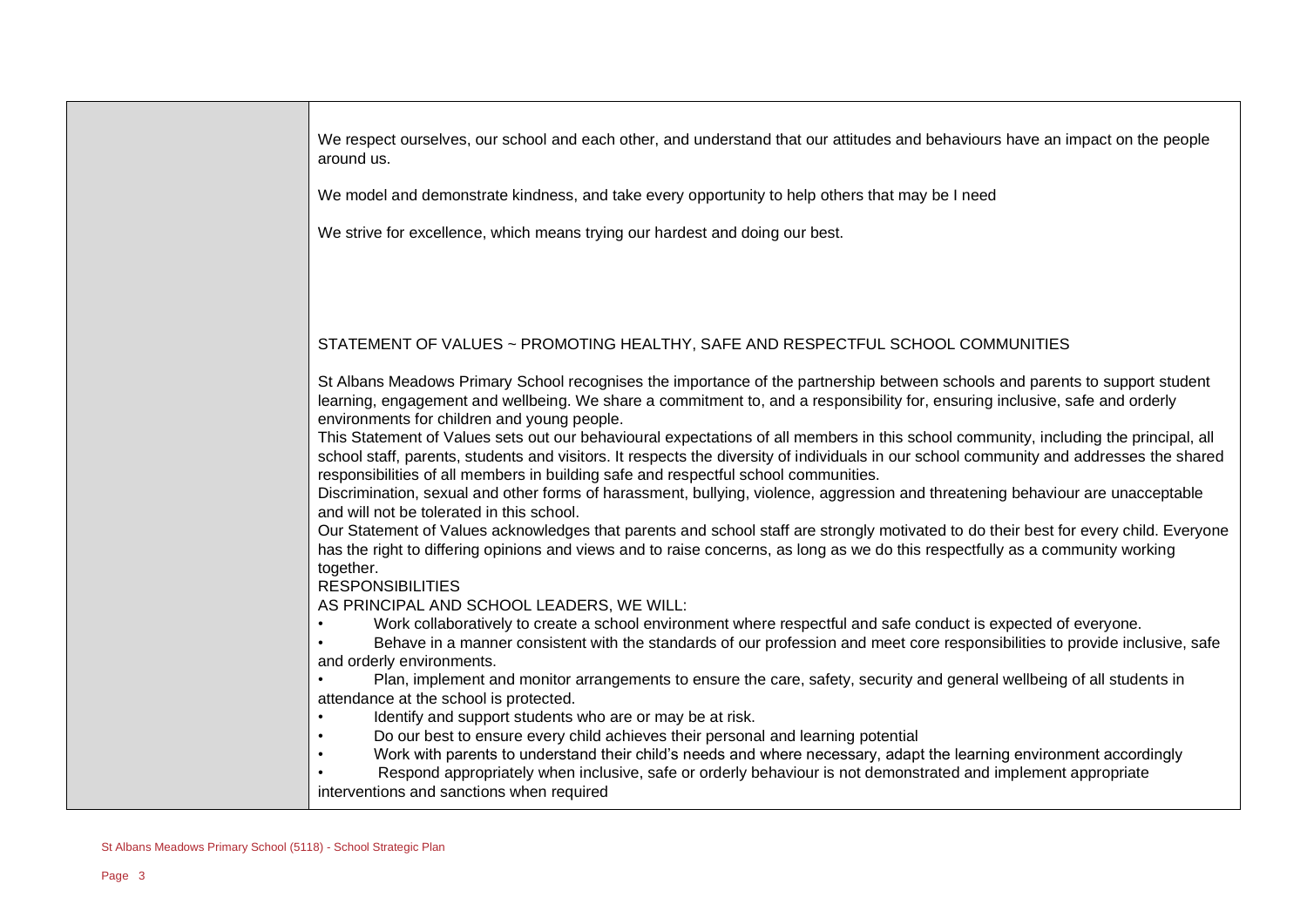| Make known to parents the school's communication and complaints procedures<br>$\bullet$                                       |
|-------------------------------------------------------------------------------------------------------------------------------|
| Ask any person who is acting in an offensive or disorderly way to leave the school grounds                                    |
| AS TEACHERS AND ALL NON-TEACHING STAFF, WE WILL:                                                                              |
| Model positive behaviour to students consistent with the standards of our profession.<br>$\bullet$                            |
| Proactively engage with parents about student outcomes.<br>$\bullet$                                                          |
| Work with parents to understand the needs of each student and, where necessary, adapt the learning environment                |
| accordingly.                                                                                                                  |
| Work collaboratively with parents to improve learning and wellbeing outcomes for students with additional needs.              |
| Communicate with the principal and school leaders in the event we anticipate or face any tension or challenging behaviours    |
| from parents.                                                                                                                 |
| Treat all members of the school community with respect.                                                                       |
| AS PARENTS, WE WILL:                                                                                                          |
| Model positive behaviour to our child.                                                                                        |
| Ensure our child attends school on time, every day the school is open for instruction.?Take an interest in our child's school |
| and learning.                                                                                                                 |
| Work with the school to achieve the best outcomes for our child.?Communicate constructively with the school and use           |
| expected processes and protocols when raising concerns. ?                                                                     |
| Support school staff to maintain a safe learning environment for all students.                                                |
| Follow the school's complaints processes if there are complaints<br>$\bullet$                                                 |
| Treat all school leaders, staff, students, and other members of the school community with respect.                            |
| AS STUDENTS, WE WILL:                                                                                                         |
| Model positive behaviour to other students.<br>$\bullet$<br>Comply with and model school values.<br>$\bullet$                 |
| Behave in a safe and responsible manner.<br>$\bullet$                                                                         |
| Respect ourselves, other members of the school community and the school environment.<br>$\bullet$                             |
| Actively participate in school.<br>$\bullet$                                                                                  |
| Not disrupt the learning of others and make the most of our educational opportunities.                                        |
| AS COMMUNITY MEMBERS, WE WILL:                                                                                                |
| Model positive behaviour to the school community.??<br>$\bullet$                                                              |
| Treat other members of the school community with respect.??<br>$\bullet$                                                      |
| Support school staff to maintain a safe and orderly learning environment for all students.??<br>$\bullet$                     |
| Utilise the school's communications policy to communicate with the school.<br>$\bullet$                                       |
| THE DEPARTMENT OF EDUCATION WILL:                                                                                             |
| Provide support and advice to principals to equip them to manage and respond to challenging behaviour of students, parents    |
| and staff.                                                                                                                    |
|                                                                                                                               |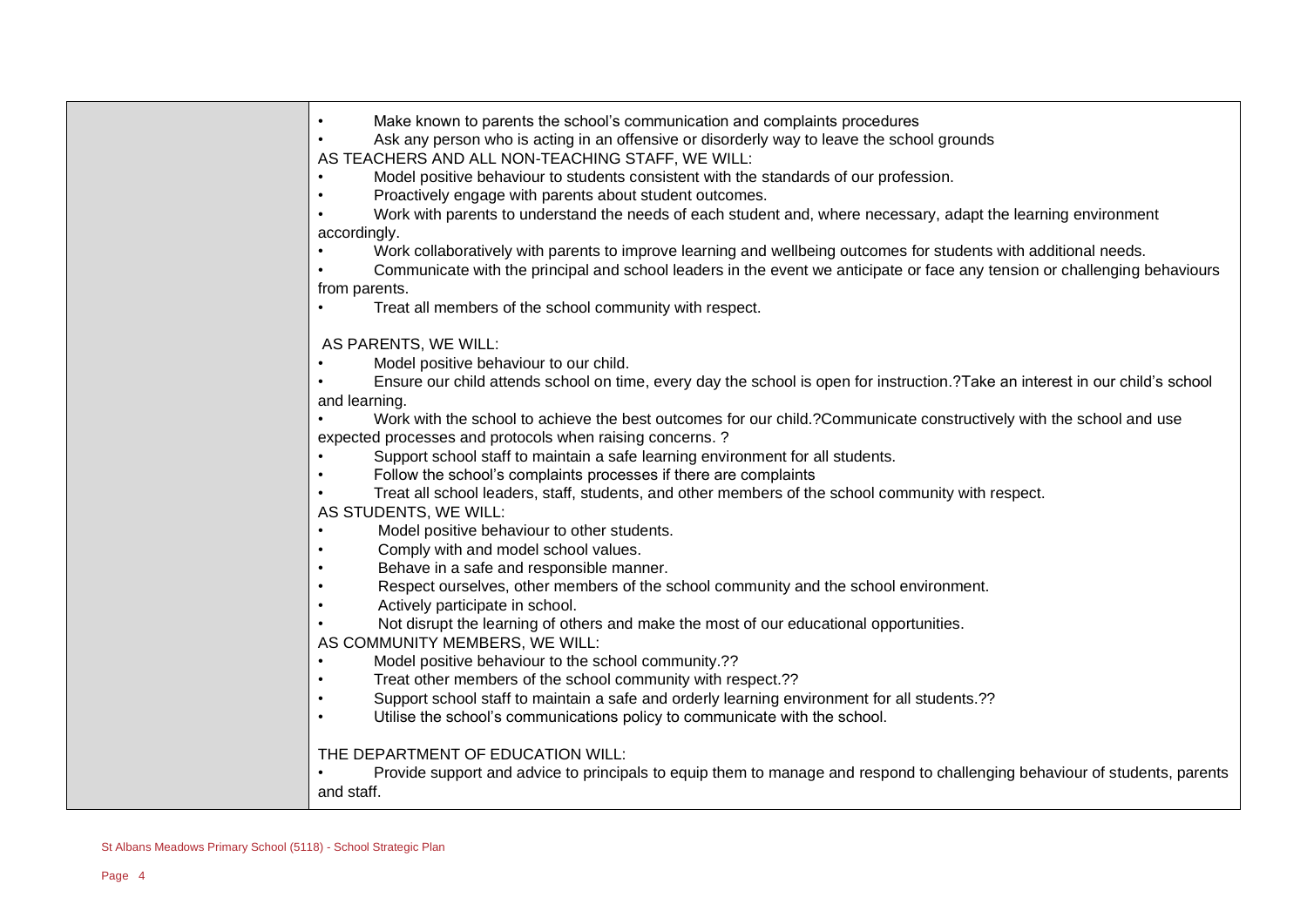| CONSEQUENCES FOR FAILING TO UPHOLD THE STATEMENT OF VALUES<br>UNREASONABLE BEHAVIOURS<br>Behaviours that are considered inappropriate on and adjacent to school grounds or in relation to school business and that do not                                                                                                                                                                                                                                                                                                                                                                                                                                                                                                                                                                                                                                                                                                                                                                                                                                                                                                                                                                                                                                                                                                                                       | $\bullet$<br>$\bullet$<br>$\bullet$ | Provide practical guidance and resources to support schools to manage and respond to challenging behaviour of students,<br>parents and staff.<br>Provide practical guidance and resources to support schools to respond to and prevent bullying and promote cyber-safety<br>and wellbeing.<br>Provide access to evidence based resources and strategies to increase student safety, wellbeing and engagement.<br>Provide schools with practical and legal support as required.<br>Provide parents with practical guidance and resources to resolve conflicts with the school. |
|-----------------------------------------------------------------------------------------------------------------------------------------------------------------------------------------------------------------------------------------------------------------------------------------------------------------------------------------------------------------------------------------------------------------------------------------------------------------------------------------------------------------------------------------------------------------------------------------------------------------------------------------------------------------------------------------------------------------------------------------------------------------------------------------------------------------------------------------------------------------------------------------------------------------------------------------------------------------------------------------------------------------------------------------------------------------------------------------------------------------------------------------------------------------------------------------------------------------------------------------------------------------------------------------------------------------------------------------------------------------|-------------------------------------|-------------------------------------------------------------------------------------------------------------------------------------------------------------------------------------------------------------------------------------------------------------------------------------------------------------------------------------------------------------------------------------------------------------------------------------------------------------------------------------------------------------------------------------------------------------------------------|
| is rude, aggressive or harasses others<br>$\bullet$<br>sends rude, confronting or threatening letters, emails or text messages<br>is manipulative or threatening<br>speaks in an aggressive tone, either in person or over the telephone<br>makes sexist, racist or derogatory comments<br>inappropriately uses social media as a forum to raise concerns/make complaints against the school<br>is physically intimidating, e.g. standing very close.<br><b>CONSEQUENCES</b><br>Principals are responsible for determining what constitutes reasonable and unreasonable behaviour.<br>implementation of appropriate consequences. This may include:<br>utilising mediation and counselling services<br>$\bullet$<br>alternative communication strategies being applied<br>$\bullet$<br>formal notice preventing entry onto school premises or attendance at school activities. Written notice will follow any verbal<br>notice given.<br>an intervention order being sought<br>informing the police which may result in a charge of trespass or assault<br>By agreeing to meet specified standards of positive behaviour, everyone in our school community can be assured that they will be<br>treated with fairness and respect. In turn, this will help to create a school that is safe and orderly, where everyone is empowered to<br>participate and learn. |                                     | uphold the principles of this Statement of Values include when a person:<br>Unreasonable behaviour and/or failure to uphold the principles of this Statement of Values may lead to further investigation and the                                                                                                                                                                                                                                                                                                                                                              |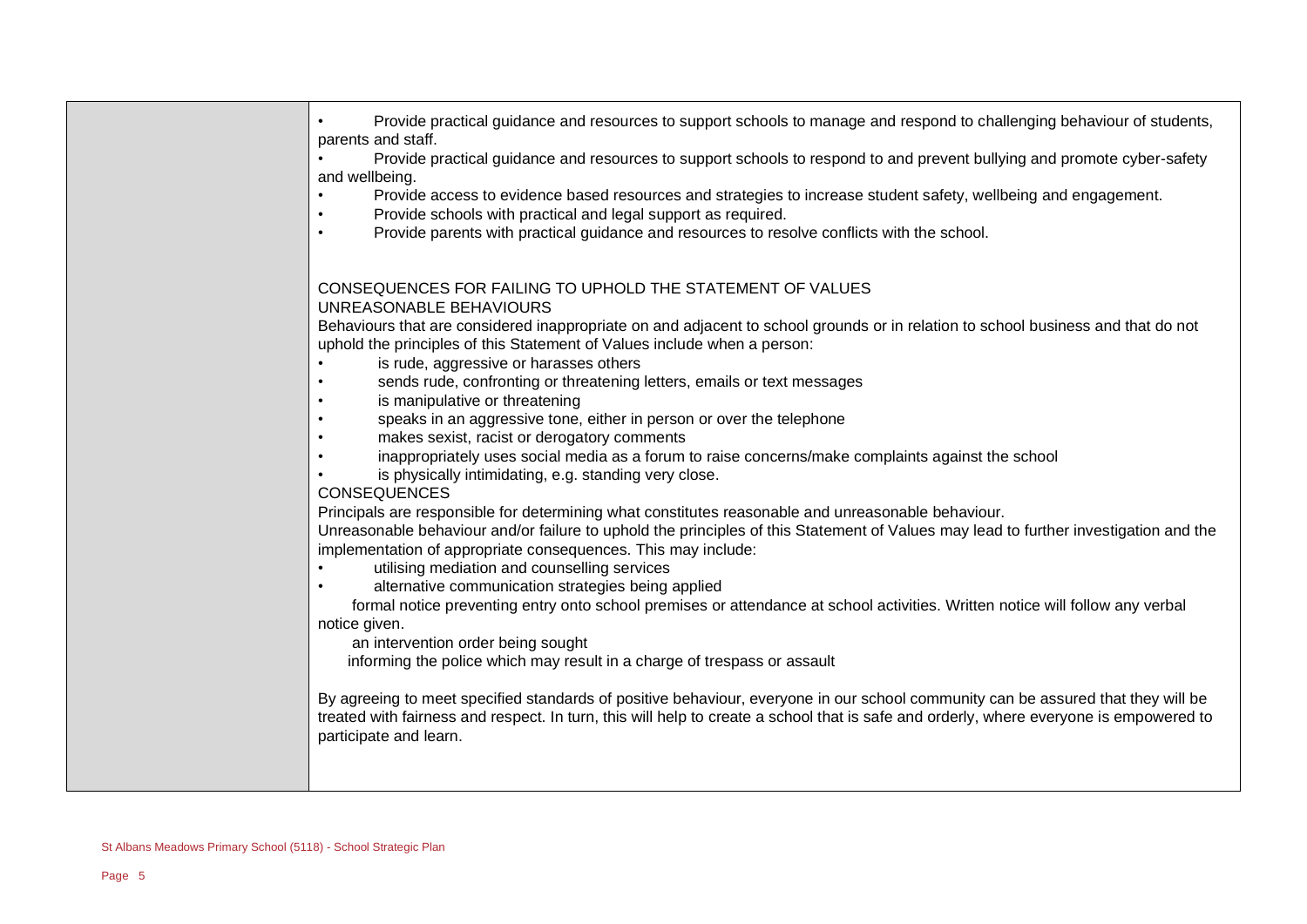| <b>Context challenges</b>   | From the self evaluation and the review our challenge is to maintain our Numeracy Data particularly students in the top 2 bands.<br>There was improvement in the bottom 2 bands in grade 5 reading.<br>We will need to increase the top 2 bands in grade 5 reading.<br>Investigation needs to occur as to why the boys out performing the girls in the reading data and the girls are out performing boys in<br>writing data.<br>The review highlighted maintaining provisioning for the wellbeing department.<br>The school is developing data literacy for the differentiation of different cohorts.<br>Maintain our grade 3 data in reading and numeracy<br>There will be a future target in grade 4 for both literacy and numeracy |
|-----------------------------|----------------------------------------------------------------------------------------------------------------------------------------------------------------------------------------------------------------------------------------------------------------------------------------------------------------------------------------------------------------------------------------------------------------------------------------------------------------------------------------------------------------------------------------------------------------------------------------------------------------------------------------------------------------------------------------------------------------------------------------|
| Intent, rationale and focus | To develop consistency in practice and instruction throughout the school<br>To further involve students in their learning<br>Further embed Data Literacy and PLC'S<br>Further embed our guaranteed and viable curriculum                                                                                                                                                                                                                                                                                                                                                                                                                                                                                                               |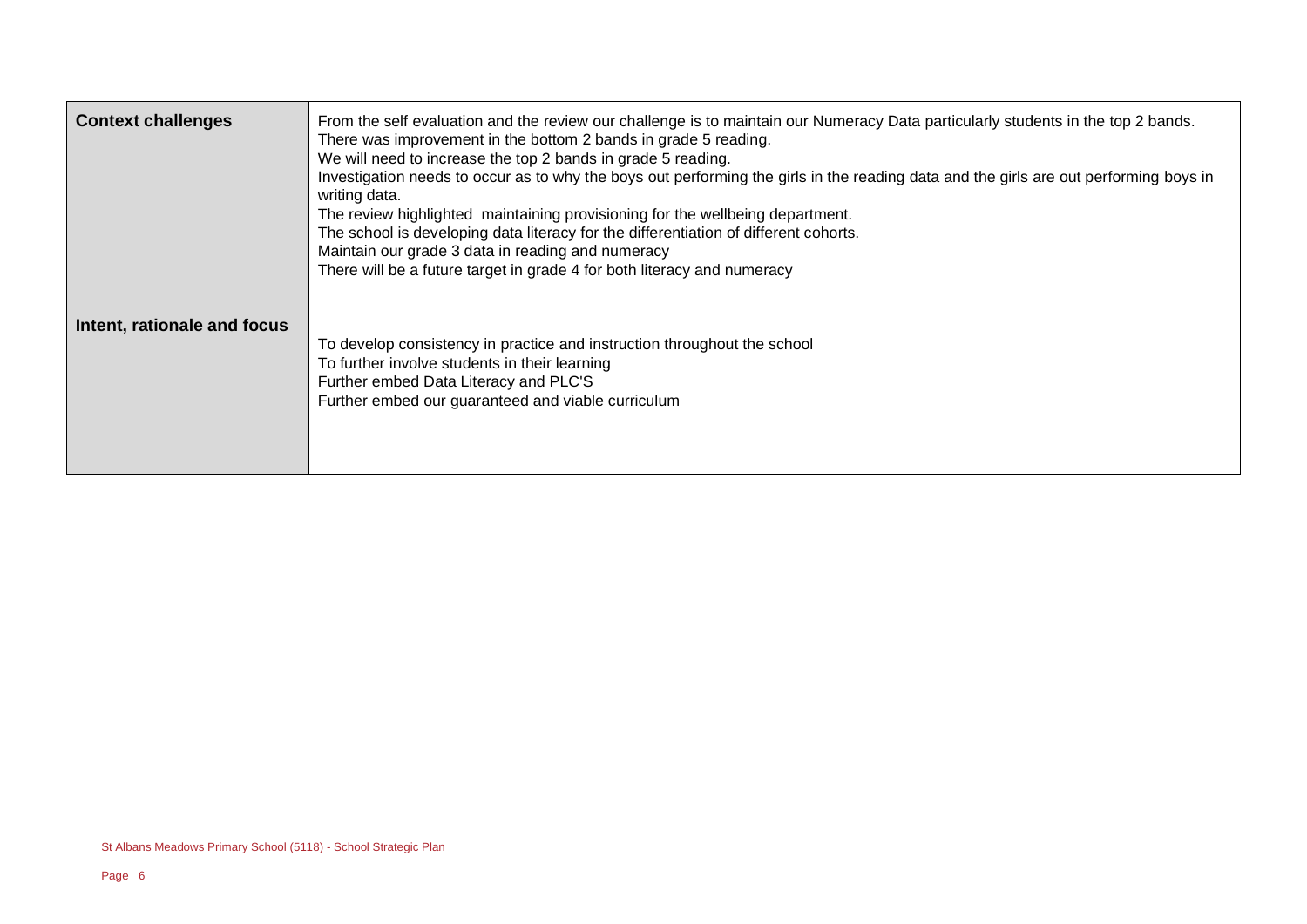# **School Strategic Plan - 2019-2023**

St Albans Meadows Primary School (5118)

| Goal 1                                                                    | Improve student learning growth and outcomes in reading                                                                                |
|---------------------------------------------------------------------------|----------------------------------------------------------------------------------------------------------------------------------------|
| Target 1.1                                                                | By 2023, increase the percentage of students achieving in NAPLAN two top bands for reading at:                                         |
|                                                                           | • Year 3 from 49% (2019) to 54% or above                                                                                               |
|                                                                           | • Year 5 from 28% (2019) to 35% or above.                                                                                              |
|                                                                           |                                                                                                                                        |
| Target 1.2                                                                | By 2023 increase the percentage of students in Year 5 with above benchmark growth in reading from 19% (2019) to 26% or above.          |
| Target 1.3                                                                | By 2023 improve the percentage of positive responses on the School Staff Survey (School Climate module) for the factors:               |
|                                                                           |                                                                                                                                        |
|                                                                           | • Collective efficacy - maintain at 86% (2019) or above                                                                                |
|                                                                           | • Guaranteed and viable curriculum from 84% (2019) to 86%<br>• Teacher collaboration - maintain at 86% (2019) or above.                |
|                                                                           |                                                                                                                                        |
|                                                                           |                                                                                                                                        |
| <b>Key Improvement Strategy 1.a</b><br>Curriculum planning and assessment | Develop, document and embed a whole school approach to teaching and learning in reading                                                |
| <b>Key Improvement Strategy 1.b</b><br>Evaluating impact on learning      | Build collaborative teams that use data and evidence to inform and differentiate learning and monitor the effectiveness of<br>practice |
| Goal 2                                                                    | Improve student learning growth and outcomes in numeracy                                                                               |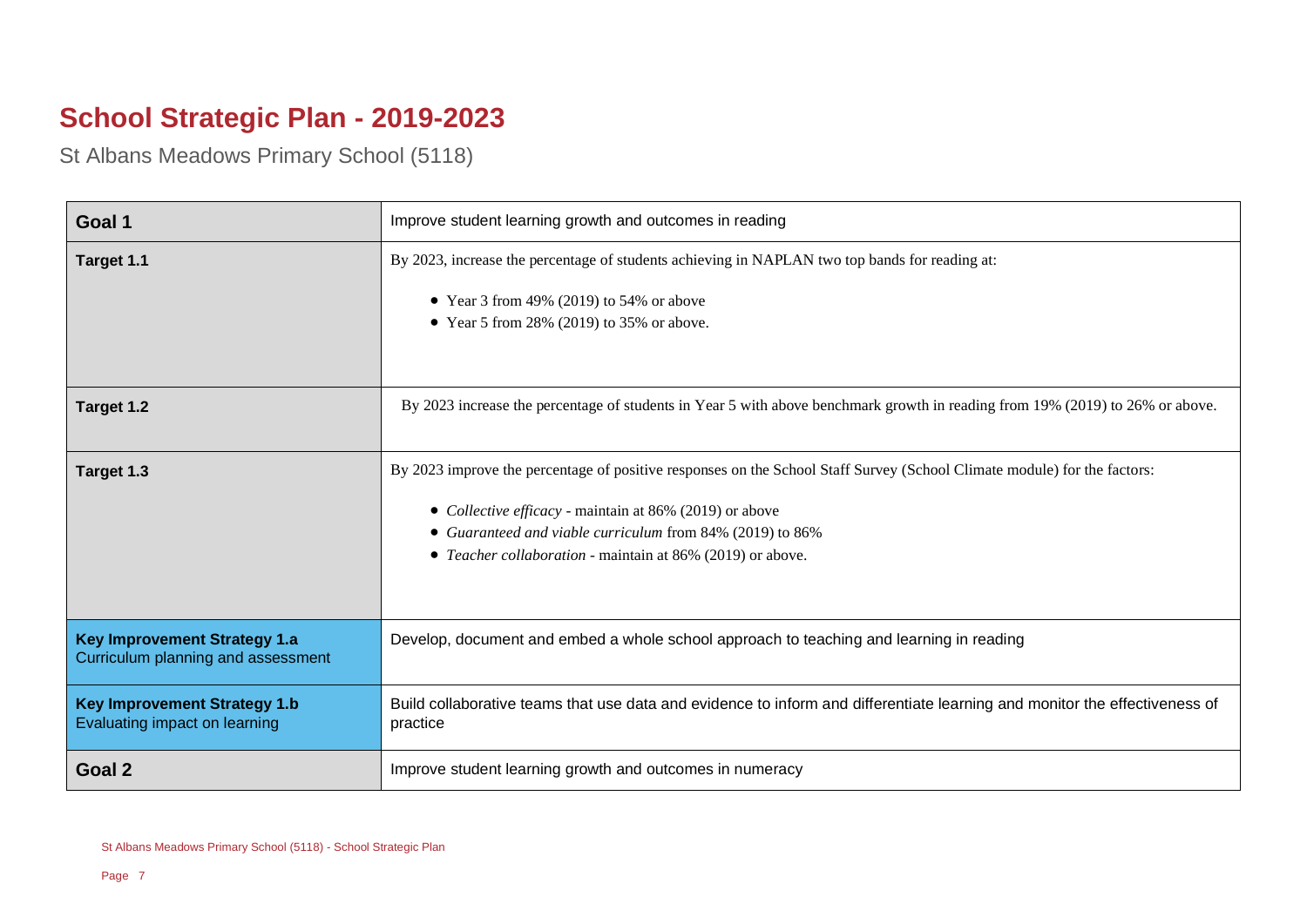| Target 2.1                                                                 | By 2023, increase the percentage of students achieving in NAPLAN middle and top two bands in numeracy at:                           |
|----------------------------------------------------------------------------|-------------------------------------------------------------------------------------------------------------------------------------|
|                                                                            | • Year 3 from 82% (2019) to 85%<br>• Year 5 from 89% (2019) to 90%.                                                                 |
| Target 2.2                                                                 | By 2023 maintain the percentage of students in Year 5 with above benchmark growth in numeracy at 31% (2019) or above.               |
| Target 2.3                                                                 | By 2023 improve the percentage of positive responses on the School Staff Survey (School Climate module) for the factors:            |
|                                                                            | • Collective efficacy - maintain at 86% (2019) or above                                                                             |
|                                                                            | • Guaranteed and viable curriculum - from 84% (2019) to 86%                                                                         |
|                                                                            | • Teacher collaboration - maintain at 86% (2019) or above.                                                                          |
| <b>Key Improvement Strategy 2.a</b><br>Curriculum planning and assessment  | Develop, document and embed a whole school approach to teaching and learning in numeracy                                            |
| <b>Key Improvement Strategy 2.b</b><br><b>Building practice excellence</b> | Build collaborative teams that use data and evidence to inform, differentiate and monitor the effectiveness of numeracy<br>practice |
| Goal 3                                                                     | Empower students as learners                                                                                                        |
| Target 3.1                                                                 | By 2023 improve the percentage of positive responses on the Student Attitudes to School Survey for:                                 |
|                                                                            | • Student voice and agency - from 87% (2019) to 90% or above                                                                        |
|                                                                            | • Differentiated teaching – maintain at 95% or above                                                                                |
|                                                                            | • Resilience - maintain at 92% or above.                                                                                            |
|                                                                            |                                                                                                                                     |